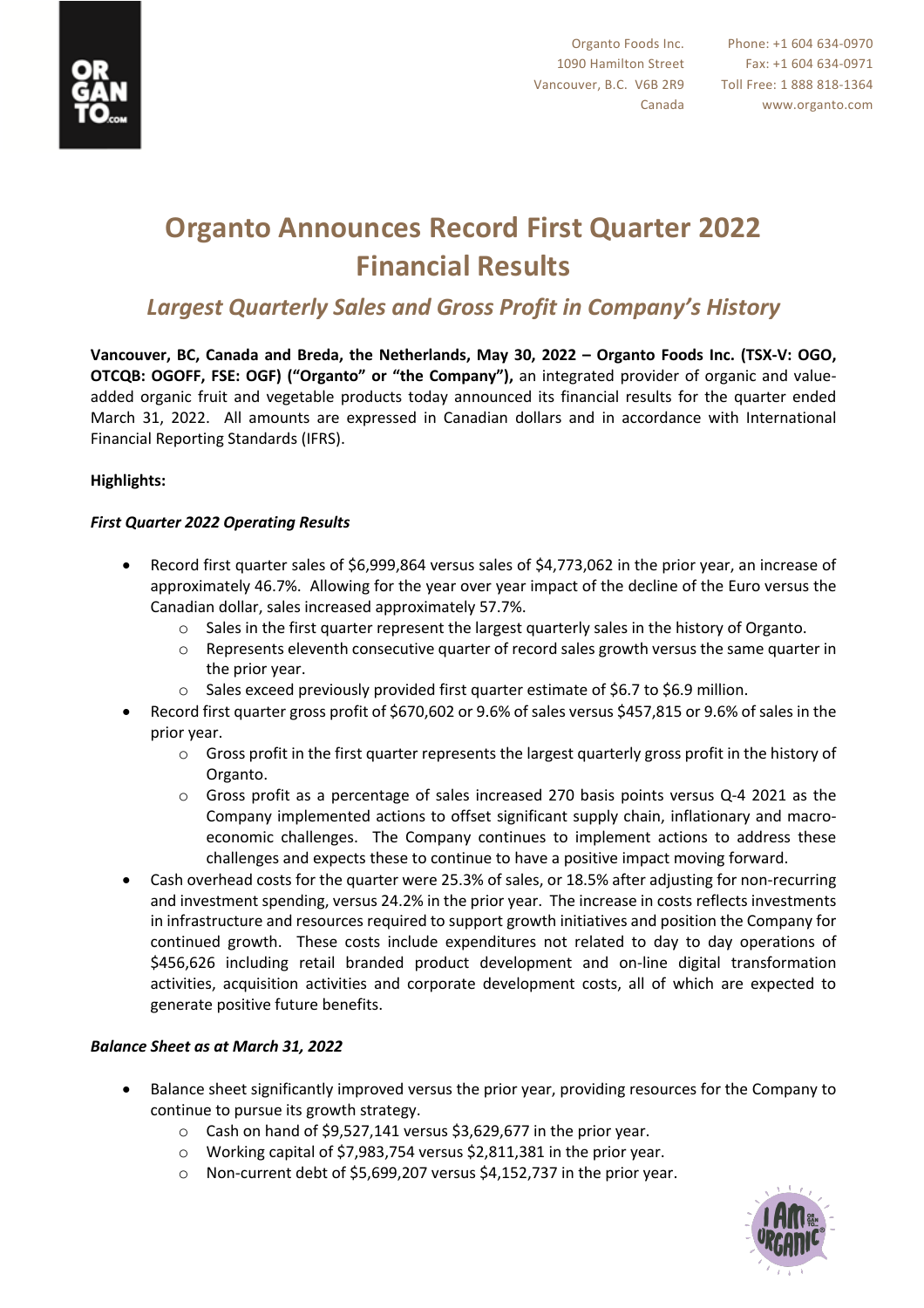"The first quarter of fiscal 2022 represents our eleventh consecutive quarter of record sales versus the same quarter in the prior year, and the largest quarterly sales and gross profit in our history. We are very pleased to have achieved these results despite the challenging macro-environment which had a significant impact on supply chain capabilities and costs." commented Steve Bromley, Chair and Co-CEO of Organto and Rients van der Wal, Co-CEO of Organto and CEO of Organto Europe B.V. "We believe our asset light business model is well- suited and performing well given the current operating environment. We continue to invest responsibly in our platform as we add key operating personnel and expand our product portfolio and branded product capabilities. When combined with our strong balance sheet and continued demand for healthy foods that are produced in a sustainable and transparent manner, we believe Organto is wellpositioned to capitalize on this demand and drive continued growth."

#### **Detailed Operating Results Commentary**

Sales for the three months ended March 31, 2022 were \$6,999,864 as compared to \$4,773,062 during the same period in the prior year, an increase of approximately 46.7% and a quarterly sales record for the Company. It was also the eleventh consecutive quarter of record sales growth versus the same period in the prior year. Sales of vegetable and fruit products, including fresh organic asparagus, avocado, bananas, ginger, fresh cut herbs and others were sold to a variety of customers throughout Europe. While volumes of most products sold continued to grow, sales were impacted in the quarter by i) logistics challenges resulting from the COVID-19 pandemic which impacted the timing and availability of freight and containers required to deliver raw materials to Europe combined with volatile market demand; and ii) the impact of the Russia/Ukraine war which eliminated sales into the Russian market. Sales reported in Canadian dollars were also impacted by a lower Euro to Canadian dollar exchange rate year over year. Allowing for this impact, sales increased approximately 57.7% versus the same quarter of the prior year.

Gross profit of \$670,602 or approximately 9.6% of revenues in the first quarter of 2022 as compared to a gross profit of \$457,815 and 9.6% during the same quarter of the prior year and an increase of 2.7% versus Q-4 2021. Even with increased supply chain costs due in part to the effects of the COVID-19 pandemic, the Russia/Ukraine war and general upward inflationary trends, gross profit in the first quarter of 2022 was the highest in the Company's history. Gross profit was favorably impacted by a shift in our product mix to a higher proportion of value-added private label and branded products.

Selling, general and administration expenses were \$671,894 or 9.6% of sales this quarter as compared to \$363,905 or 7.6% of sales in the same quarter of the prior year. Included in 2022 are costs associated with our acquisition program of \$69,402 and \$160,770 related to the development of our retail branded and online product platforms and acquisition related costs.

Management fees in the current quarter were \$270,646 and while higher than the \$232,468 recorded in the same quarter of the prior year, they are in line with expectations.

Labour costs and benefits during the first quarter were \$809,225, a significant increase versus the same quarter of the prior year but well within expectations given the increased volume of commercial activity and acquisitions completed during the prior year. With commercial activities growing rapidly, operating personnel have been added to support this growth, develop new products and sales opportunities and support the organization for expected future growth. Included in 2022 first quarter labour costs and benefits

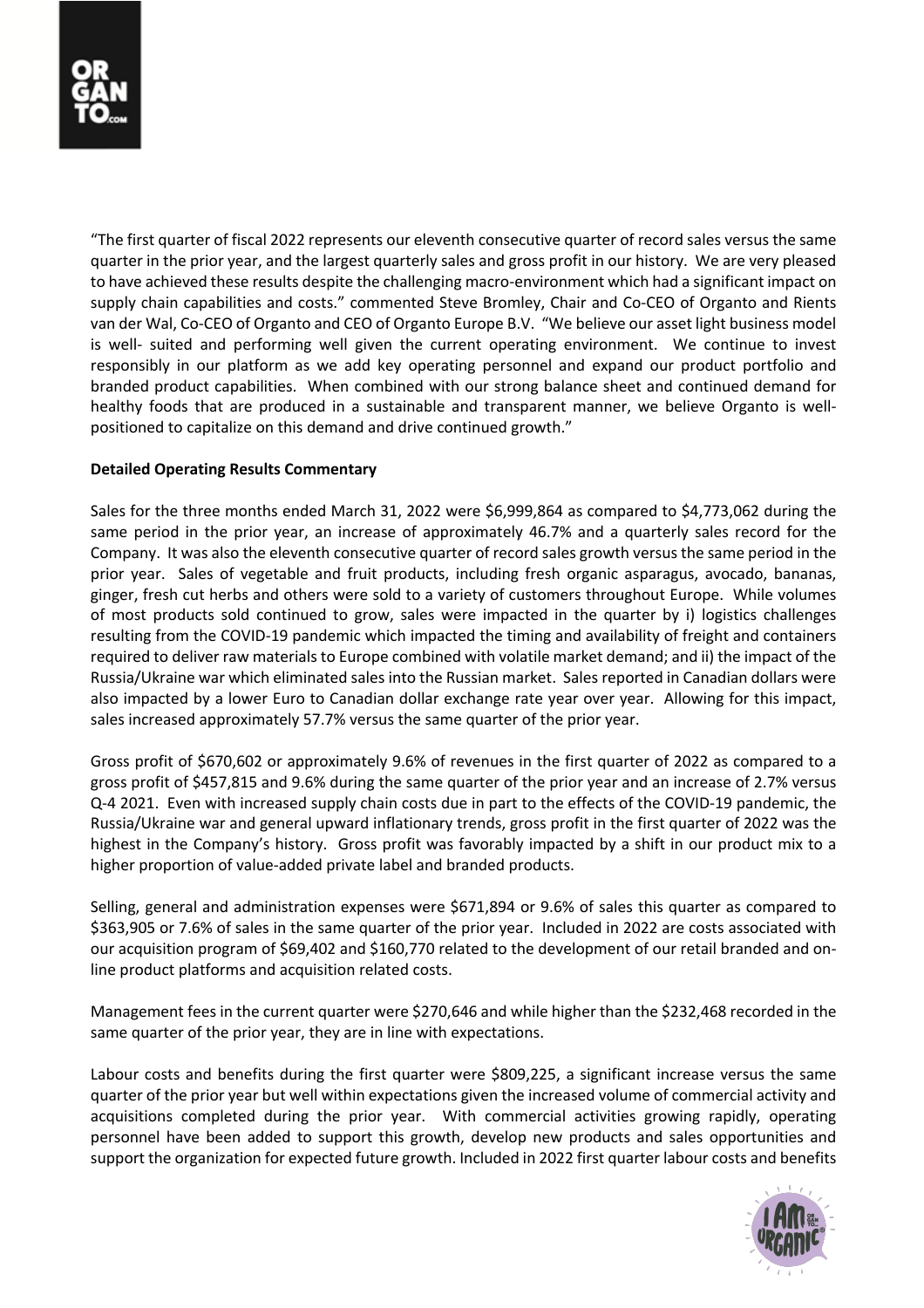are labour costs incurred by Beeorganic which are new in 2022. Also included are \$215,009 of costs related to the development of our branded and on-line product platforms and \$11,445 for costs associated with the Company's acquisition program.

As detailed above, during the first quarter of 2022 the Company incurred costs of \$375,779 related to the development of its retail branded product offering and on-line go-to-market capabilities and \$80,847 of costs associated with its acquisition program. While the benefits of these activities have yet to translate into significant bottom-line contributions, the Company believes these are prudent investments for the future.

Stock-based compensation in the first quarter of 2022 consists of \$13,307 for restricted share units and \$202,031 for stock options. Stock-based compensation for the first quarter of 2021 totaled \$296,697 and consisted of \$88,156 for restricted share units and \$208,541 for stock options.

Net interest and accretion expense for the first quarter of 2022 was \$589,248 as compared to \$216,341 for the prior year. Interest in 2022 consists of interest on convertible debentures and accounts receivable factoring costs. Accretion in 2022 consists of accretion on the convertible debentures and earn-out payments accrued in relation to the Fresh Organic Choice and Beeorganic acquisitions. The additional convertible debentures issued in November 2021, together with higher factoring costs resulting from increased commercial activity, led to the higher expense in 2022.

At the end of each quarter the Company revalues its investment securities. At March 31, 2022 the Company revalued the shares of Xebra Brands that it owns and recorded an unrealized loss of \$419,597 for the first quarter of 2022. The valuation acknowledges that a portion of the Xebra Brands shares owned are subject to trading restrictions which expire between September 2022 and September 2023. The carrying value of the Xebra shares of \$632,018 at March 31, 2022 represents a discount to their market value of \$721,881 to reflect these trading restrictions. No gain or loss was recorded in the first quarter of 2021.

In the first quarter of 2022 one of the Company's European subsidiaries established a hedging facility with a European financial services company in order to hedge its exposure to fluctuations in the US dollar vs Euro exchange rate. The facility is for forward currency exchange contracts which at March 31, 2022 allowed the Company to purchase US dollars for less than by acquiring them on the spot market, and a derivative asset has been recognized. The carrying value of the derivative asset represents the difference between the cost to acquire US dollars on the spot market and through the forward currency exchange contracts and \$10,910 has been recorded as an unrealized gain on derivative assets.

During the three months ended March 31, 2022 the Company's European subsidiary purchased US dollars utilizing its forward currency exchange contracts. The difference between the cost to acquire them through the forward currency exchange contracts and the spot market at the time of purchase has been recorded as a realized gain on derivative assets of \$11,572.

Foreign exchange gains and losses may arise from transactions incurred in currencies other than the functional currency of the Company and its subsidiaries. The Company reported a foreign exchange loss of \$11,848 this quarter as compared to a loss of \$41,799 during the same quarter last year.

The Company reported a net loss of \$2,294,712 during the first quarter of 2022, compared to a net loss of \$1,247,764 during the same period in the prior year. Increased sales and gross profit in the current year

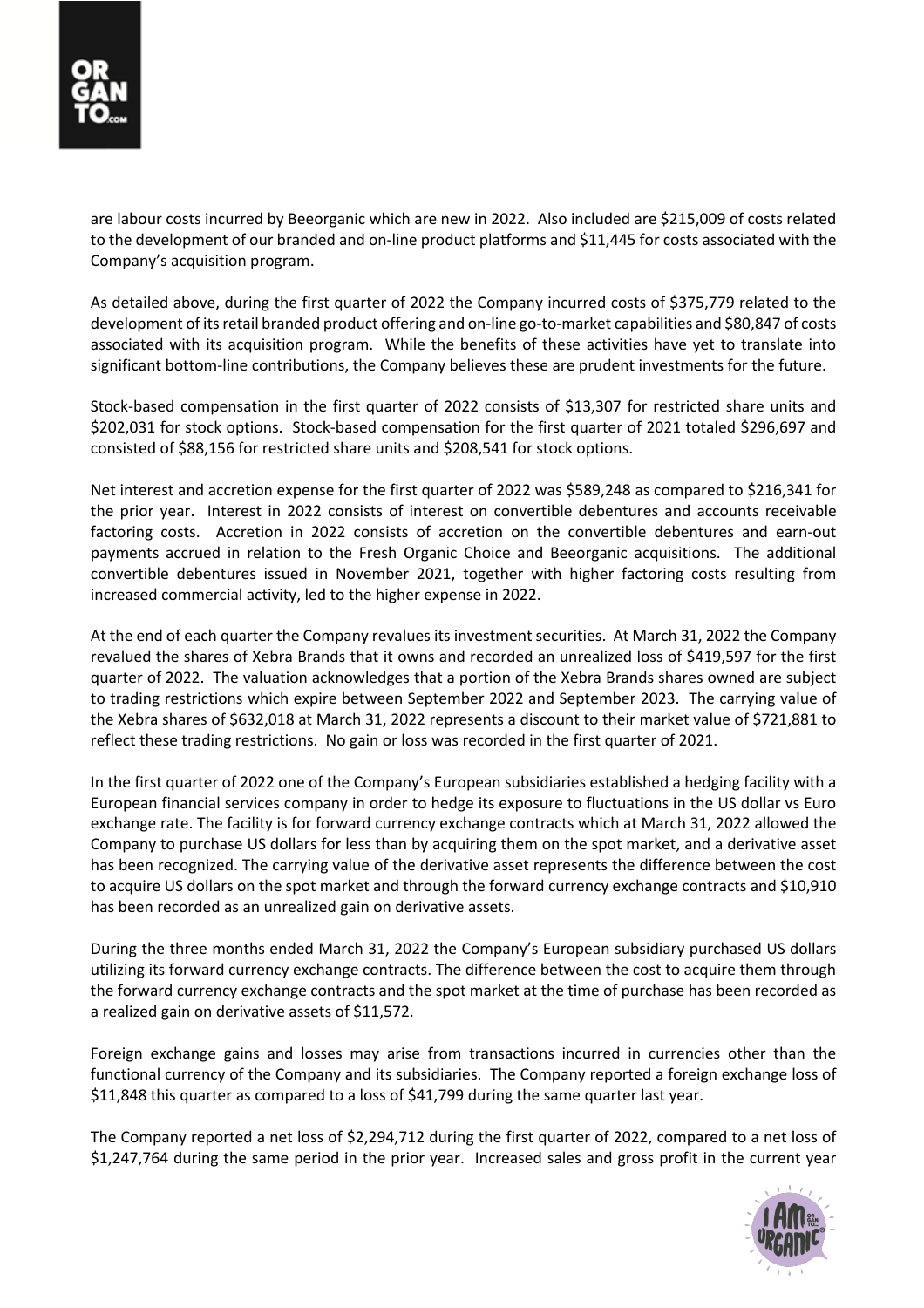

were offset by increases in costs as we invested in our business, expanded our workforce and built out our internal infrastructure to accommodate growth in our business. First quarter 2022 results include \$456,626 of costs not related to day-to-day operations including investments in retail and on-line platform development and costs incurred as we evaluated acquisition opportunities as well as an unrealized loss on investment securities of \$419,597.

Interested parties may access the Company's March 31, 2022 financial statements and other filings at www.SEDAR.com or at the Company's website at www.organto.com under the Investors tab.

ON BEHALF OF THE BOARD,

*Steve Bromley* Chair and Co-Chief Executive Officer

*Neither the TSX Venture Exchange nor its Regulation Services Provider (as that term is defined in the policies of the TSX Venture Exchange) accepts responsibility for the adequacy or accuracy of this news release.* For more information contact:

**Investor Relations** info@organto.com

## **ABOUT ORGANTO**

Organto is an integrated provider of branded, private label and distributed organic and non-GMO fruit and vegetable products using a strategic asset-light business model to serve a growing socially responsible and health-conscious consumer around the globe. Organto's business model is rooted in its commitment to sustainable business practices focused on environmental responsibility and a commitment to the communities where it operates, its people and its shareholders.

### **FORWARD LOOKING STATEMENTS**

This news release may include certain forward-looking information and statements, as defined by law including without limitation Canadian securities laws and the "safe harbor" provisions of the US Private Securities Litigation Reform Act of 1995 ("forward-looking statements"). In particular, and without limitation, this news release contains forwardlooking statements respecting Organto's business model and markets; Organto's belief that demand for fresh organic fruits and vegetables produced in a sustainable and transparent manner continues to grow; Organto's belief that its asset light business model is well-suited and performing well given the current operating environment; Organto's belief that as a result of its strong balance sheet combined with strong consumer demand, its business is well-positioned to capitalize and drive continued growth; Organto's belief that it continues to implement actions to address margin challenges and expects these to have a positive impact moving forward; management's beliefs, assumptions and expectations; and general business and economic conditions. Forward-looking statements are based on a number of assumptions that may prove to be incorrect, including without limitation assumptions about the following: the ability and time frame within which Organto's business model will be implemented and product supply will be increased; cost